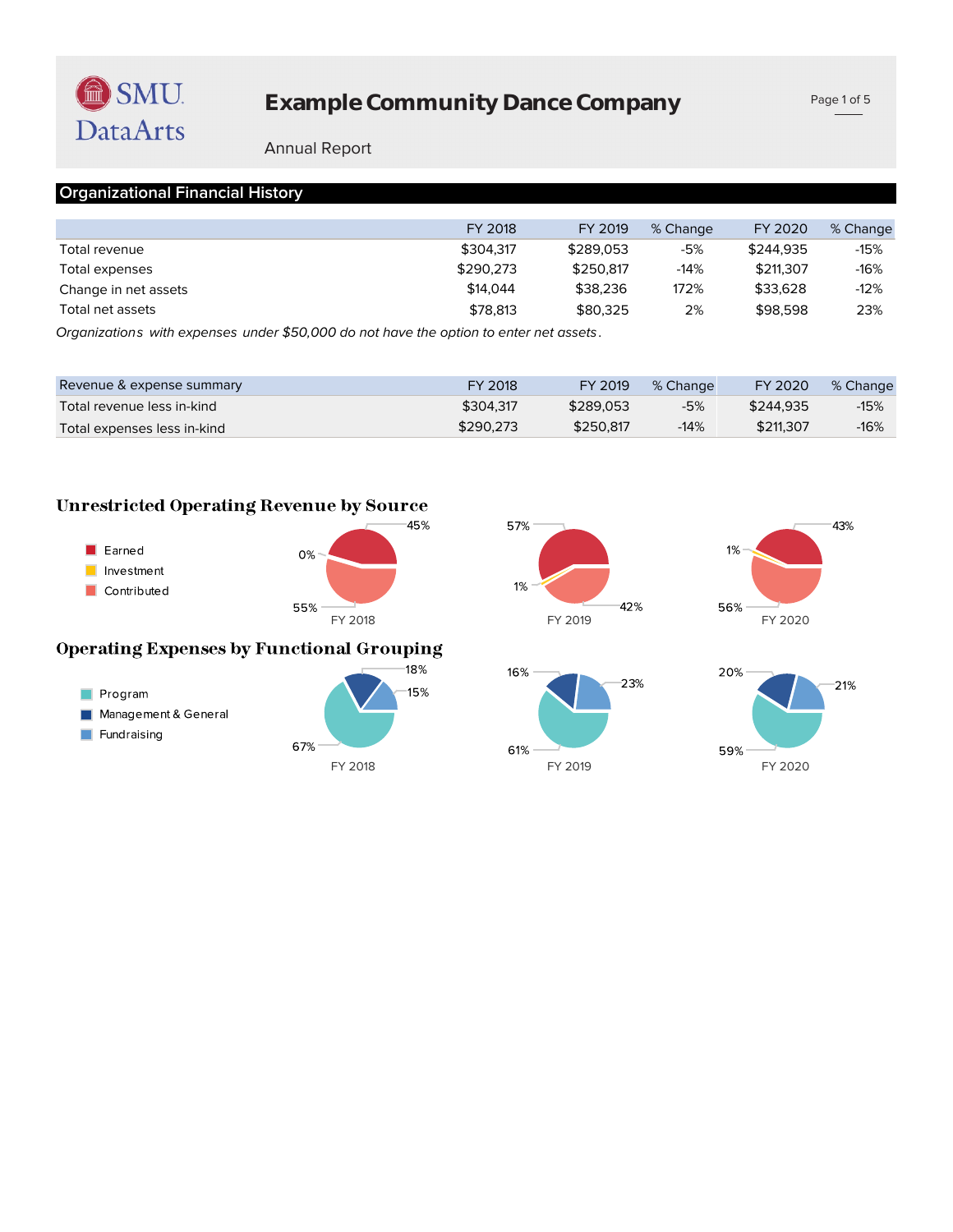# **Example Community Dance Company**

Page 2 of 5

### Annual Report

| Workforce                      |         |         |          |         |          |
|--------------------------------|---------|---------|----------|---------|----------|
| Number of People               | FY 2018 | FY 2019 | % Change | FY 2020 | % Change |
| Employees: Full-time permanent | 3       | 3       | 0%       |         | 0%       |
| Employees: Full-time temporary | 2       |         | $-50%$   |         | 0%       |
| Employees: Part-time permanent | 11      | 14      | 27%      | 12      | $-14%$   |
| Employees: Part-time temporary |         | 2       | 100%     | 2       | 0%       |
| Volunteers                     | 9       | 10      | 11%      | 15      | 50%      |
| Independent contractors        | 25      | 32      | 28%      | 25      | $-22%$   |
| Interns and apprentices        | Ω       | 0       | n/a      |         | n/a      |
| Total positions                | 51      | 62      | 22%      | 58      | $-6%$    |

| <b>Attendance</b>                |              |              |          |         |          |
|----------------------------------|--------------|--------------|----------|---------|----------|
|                                  | FY 2018      | FY 2019      | % Change | FY 2020 | % Change |
| <b>Total attendance</b>          |              |              |          |         |          |
| Paid                             | 6,171        | 6,981        | 13%      | 6,392   | -8%      |
| Free                             | 2,437        | 3,691        | 51%      | 1,612   | -56%     |
| Total                            | 8,608        | 10,672       | 24%      | 8,004   | $-25%$   |
| In-person attendance             |              |              |          |         |          |
| Paid                             | 6,171        | 6,981        | 13%      | 495     | -93%     |
| Free                             | 2,437        | 3,691        | 51%      | 50      | $-99%$   |
| Total                            | 8,608        | 10,672       | 24%      | 545     | $-95%$   |
| Digital attendance               |              |              |          |         |          |
| Paid                             | 0            | 0            | n/a      | 5,897   | n/a      |
| Free                             | $\mathsf{O}$ | $\mathsf{O}$ | n/a      | 1,562   | n/a      |
| Total                            | $\mathbf{O}$ | $\mathbf{O}$ | n/a      | 7,459   | n/a      |
| In-person attendees 18 and under | 3,489        | 666          | $-81%$   |         | $-100%$  |
| Programs in schools              | FY 2018      | FY 2019      | % Change | FY 2020 | % Change |
| Children served in schools       | 0            | 711          | n/a      |         | $-100%$  |
| Hours of instruction             | 0            | 64           | n/a      |         | $-100%$  |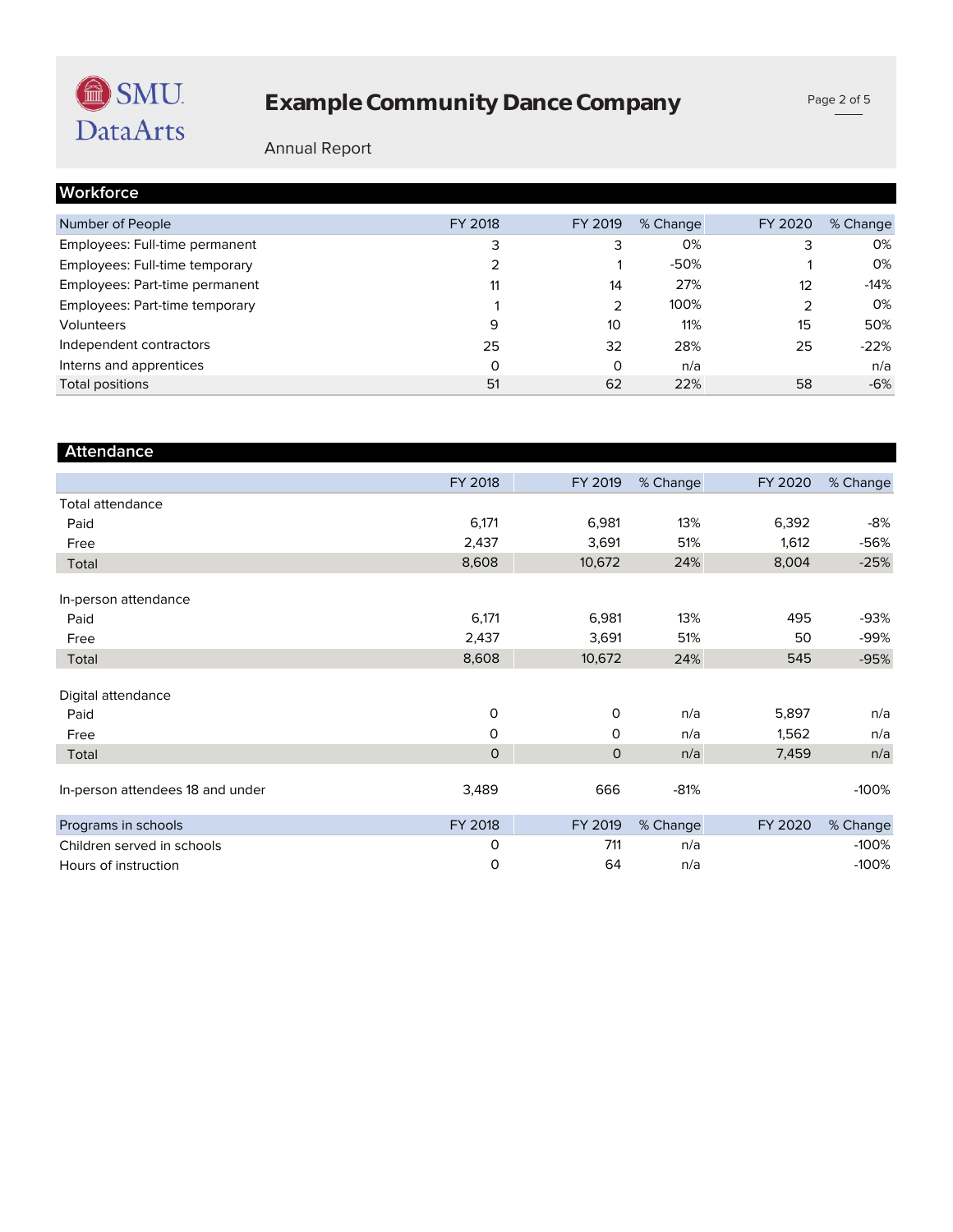

#### Annual Report

## **Program Activity**

| In-person activity                              | FY 2018                      |                         | FY 2019                      |                         | FY 2020                      |                       |  |
|-------------------------------------------------|------------------------------|-------------------------|------------------------------|-------------------------|------------------------------|-----------------------|--|
|                                                 | <b>Distinct</b><br>offerings | $#$ of times<br>offered | <b>Distinct</b><br>offerings | $#$ of times<br>offered | <b>Distinct</b><br>offerings | # of times<br>offered |  |
| Productions (self-produced)                     | 3                            | 16                      | 4                            | 15                      |                              |                       |  |
| Productions (presented)                         | 0                            | 0                       | 0                            | 0                       |                              |                       |  |
| Classes/assemblies/other<br>programs in schools | O                            | $\Omega$                | 3                            | 3                       |                              |                       |  |
| Classes/workshops (outside of<br>schools)       | 9                            | 25                      | 10 <sup>2</sup>              | 175                     | 2                            | 15                    |  |
| Field trips/school visits                       | 0                            | $\mathbf 0$             | 0                            | 0                       |                              |                       |  |
| Guided tours                                    | 0                            | 0                       | 0                            | 0                       |                              |                       |  |
| Lectures                                        | 2                            | $\overline{2}$          | 2                            | 6                       |                              |                       |  |
| Permanent exhibitions                           | 0                            |                         | 0                            |                         |                              |                       |  |
| Temporary exhibitions                           | 0                            |                         | 0                            |                         |                              |                       |  |
| Traveling exhibitions (hosted)                  | 0                            |                         | 0                            |                         |                              |                       |  |
| Films screened                                  | 0                            | $\Omega$                | 0                            | $\Omega$                |                              |                       |  |
| Festivals/conferences                           | $\Omega$                     | $\Omega$                | $\Omega$                     | $\circ$                 | $\Omega$                     |                       |  |
| Readings/workshops (developing<br>works)        | 4                            | 4                       | 0                            | $\mathbf 0$             |                              |                       |  |
| Community programs (not included<br>above)      | 0                            | $\circ$                 | $\Omega$                     | 0                       |                              |                       |  |
| Additional programs not listed<br>above         | 0                            | 0                       | 0                            | $\mathsf{O}$            | 0                            | 0                     |  |

*program lines. NOTE: Data entered prior to 2021 combines information about physical and digital programs. It has been included in the physical*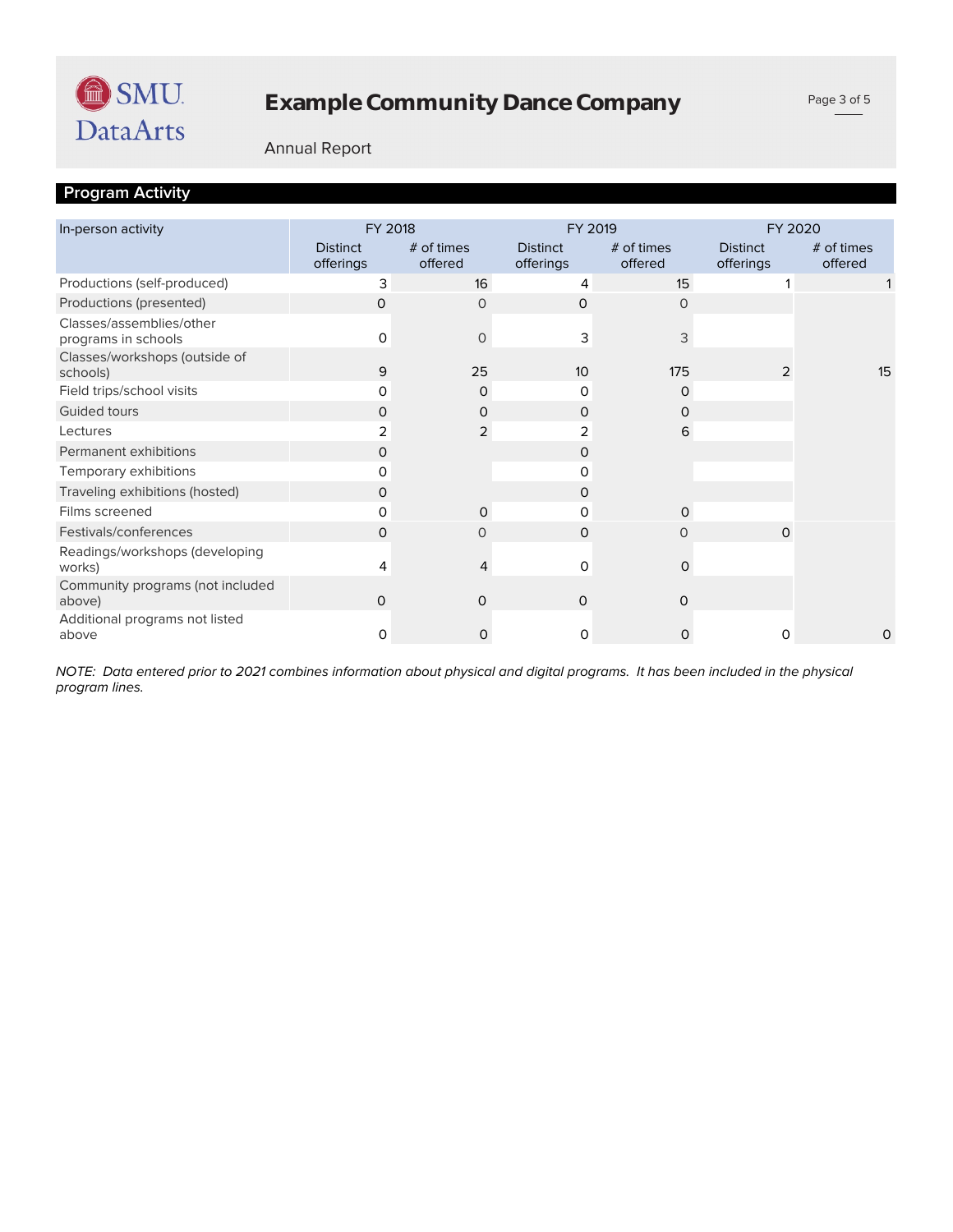

Page 4 of 5

#### Annual Report

## **Program Activity**

| Digital activity                                |                              | FY 2018                         |                 |                              | FY 2019                         |                 |                              | FY 2020                         |                 |
|-------------------------------------------------|------------------------------|---------------------------------|-----------------|------------------------------|---------------------------------|-----------------|------------------------------|---------------------------------|-----------------|
|                                                 | <b>Distinct</b><br>offerings | # times<br>digitally<br>offered | $On-$<br>demand | <b>Distinct</b><br>offerings | # times<br>digitally<br>offered | $On-$<br>demand | <b>Distinct</b><br>offerings | # times<br>digitally<br>offered | $On-$<br>demand |
| Productions (self-produced)                     | 0                            | $\circ$                         | 0               | 0                            | $\circ$                         | $\circ$         | 2                            | $\overline{2}$                  | 2               |
| Productions (presented)                         | 0                            | 0                               | 0               | 0                            | 0                               | $\circ$         |                              |                                 |                 |
| Classes/assemblies/other<br>programs in schools | $\mathbf 0$                  | $\mathbf 0$                     | $\mathbf 0$     | $\mathbf 0$                  | $\mathbf 0$                     | $\circ$         |                              |                                 |                 |
| Classes/workshops (outside of<br>schools)       | 0                            | 0                               | $\circ$         | $\circ$                      | $\circ$                         | $\circ$         | 9                            | 200                             |                 |
| Field trips/school visits                       | 0                            | $\circ$                         | 0               | 0                            | $\circ$                         | $\Omega$        |                              |                                 |                 |
| <b>Guided tours</b>                             | 0                            | 0                               | $\circ$         | 0                            | 0                               | $\Omega$        |                              |                                 |                 |
| Lectures                                        | 0                            | 0                               | $\mathbf 0$     | 0                            | $\circ$                         | $\Omega$        |                              |                                 |                 |
| Permanent exhibitions                           |                              |                                 | $\circ$         |                              |                                 | $\circ$         |                              |                                 |                 |
| Temporary exhibitions                           |                              |                                 | 0               |                              |                                 | 0               |                              |                                 |                 |
| Traveling exhibitions (hosted)                  |                              |                                 | 0               |                              |                                 | $\circ$         |                              |                                 |                 |
| Films screened                                  | 0                            | $\circ$                         | 0               | $\circ$                      | $\circ$                         | $\circ$         |                              |                                 |                 |
| <b>Broadcast productions</b>                    | 0                            | 0                               | $\circ$         | 0                            | 0                               | 0               |                              |                                 |                 |
| Festivals/conferences                           | 0                            | $\circ$                         | $\mathbf 0$     | 0                            | $\circ$                         | 0               |                              |                                 |                 |
| Readings/workshops (developing<br>works)        | 0                            | $\mathbf 0$                     | $\mathbf 0$     | $\mathcal{O}$                | $\mathbf 0$                     | $\circ$         |                              |                                 |                 |
| Community programs (not included<br>above)      | 0                            | 0                               | 0               | 0                            | $\mathbf 0$                     | $\circ$         |                              |                                 |                 |
| Additional programs not listed<br>above         | 0                            | $\circ$                         | 0               | $\circ$                      | $\circ$                         | 0               |                              |                                 |                 |

*program lines. NOTE: Data entered prior to 2021 combines information about physical and digital programs. It has been included in the physical* 

| Digital activity financials |           | FY 2018<br>FY 2019                             |           |                                                | FY 2020   |                                                |  |
|-----------------------------|-----------|------------------------------------------------|-----------|------------------------------------------------|-----------|------------------------------------------------|--|
|                             | Total     | Associated with<br>digital program<br>delivery | Total     | Associated with<br>digital program<br>delivery | Total     | Associated with<br>digital program<br>delivery |  |
| Earned revenue              | \$137.029 | \$0                                            | \$166.124 | \$0                                            | \$105,757 |                                                |  |
| Contributed revenue         | \$162,939 | \$0                                            | \$119,674 | \$0                                            | \$137.281 |                                                |  |
| Operating expense           | \$290,273 | \$0                                            | \$250,817 | \$0                                            | \$211,307 |                                                |  |